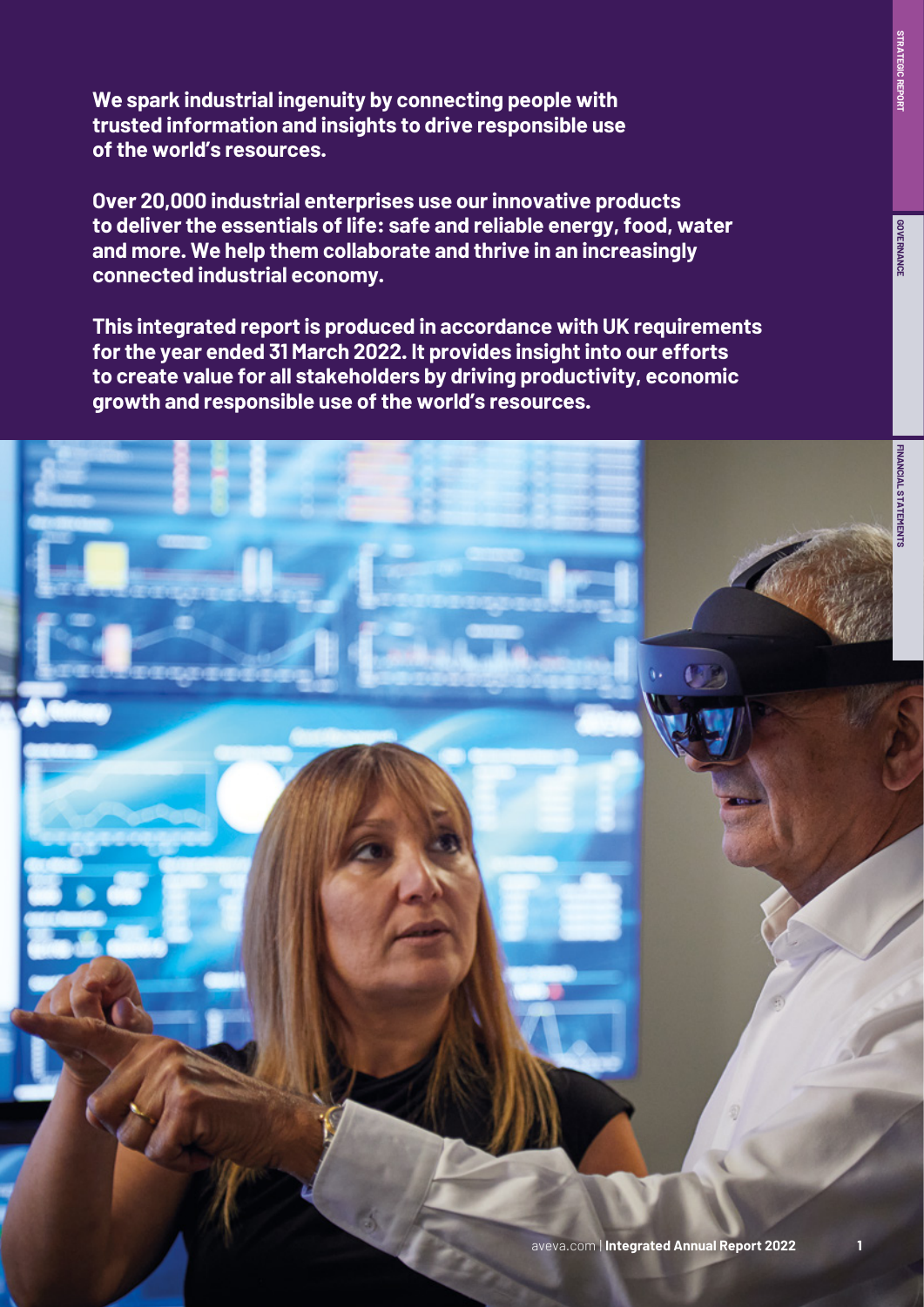# **AVEVA is a global leader in industrial software**

AVEVA's trusted solutions and expanding ecosystem empower our customers—over 20,000 industrial enterprises—to transform their businesses and our world.

These organisations use AVEVA's software to spark their industrial ingenuity and maximise performance in many ways, including:

- **» Accelerating innovation, such as digital transformation and energy transition**
- **» Visualising and simplifying industrial design and operations**
- **» Increasing resilience, sustainability and circularity**
- **» Reducing cost, time and resource consumption**
- **» Improving energy efficiency, accelerating low-carbon transition and redefining the frontiers of the energy system**
- **» Ensuring reliability, security, productivity, quality, safety and compliance**
- **» Anticipating, detecting and preventing problems**
- **» Training employees and customers**
- **» Enabling collaboration and remote operations**
- **» Enhancing value for and with their own customers, partners and suppliers**

#### **Who we serve**

AVEVA's global customer base spans the critical industries. AVEVA customers deliver the essentials of life, from vital energy, food and water to reliable supply chains, materials and transportation. Our hybrid SaaS solutions deliver a complete digital thread, purpose-built for industry.

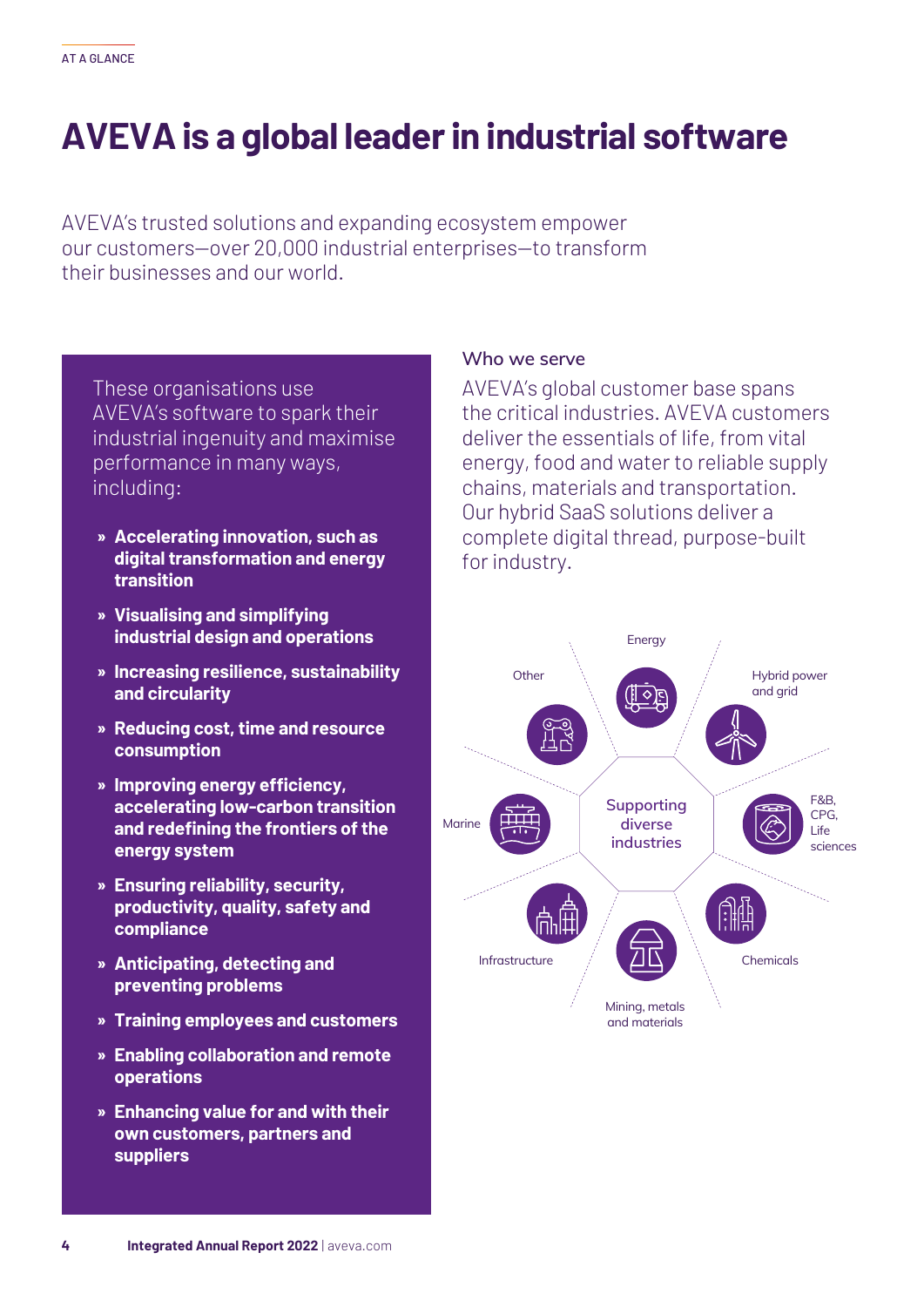# **FINANCIAL STATEMENTS STRATEGIC REPORT**FINANCIAL STATEMENTS

#### **Delivering the largest acquisition in our history**

Our 2021 acquisition of OSIsoft underscored our position as one of the largest comprehensive industrial software companies in the world and provided a critical foundation layer for AVEVA applications. Uniting the talent, technology and opportunities of these two complementary businesses was a key focus in FY22. Learn more about the integration on page 15.





#### **Global operations, ecosystem and reach**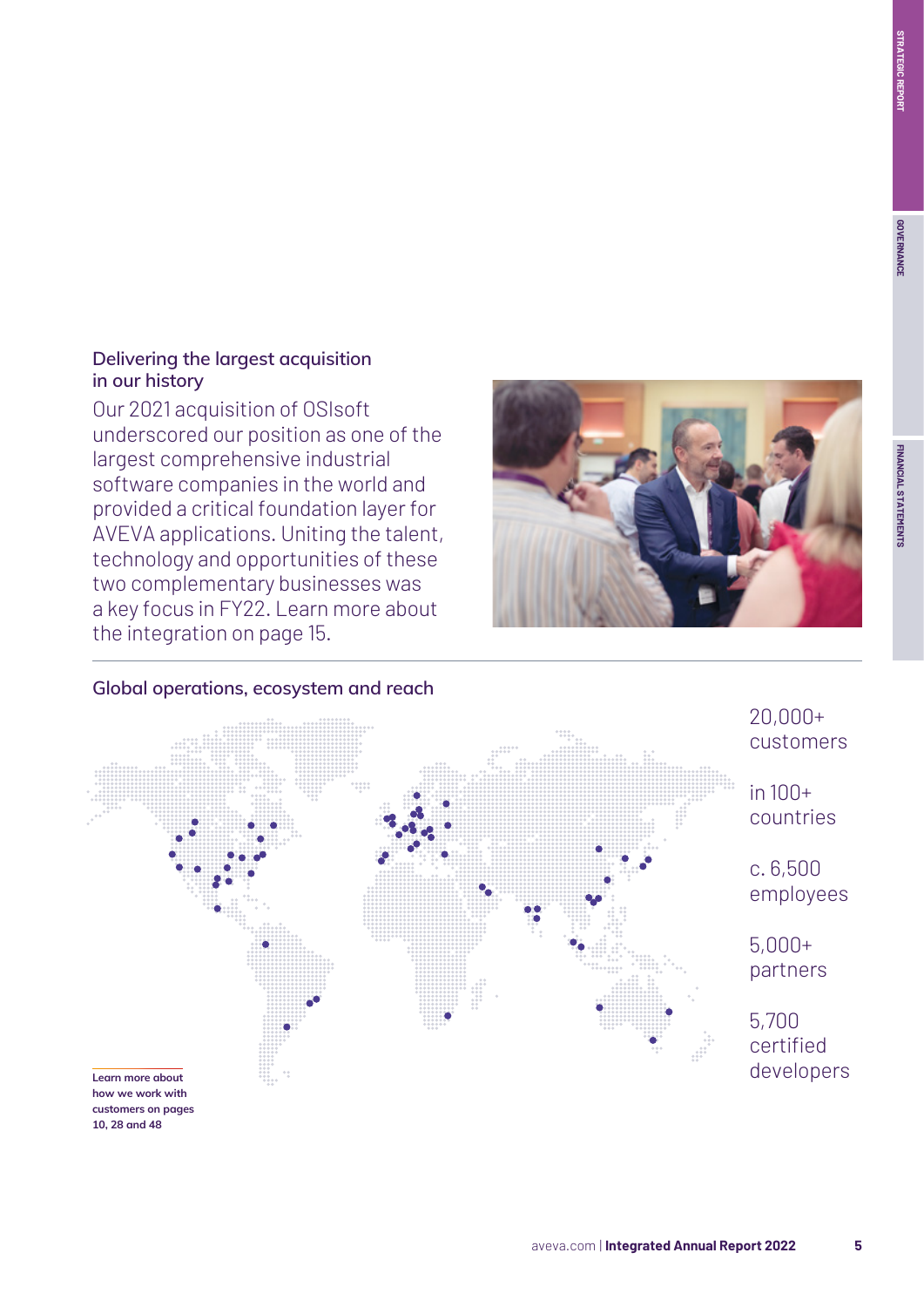# **Real-time holistic optimisation through industrial data sharing**

Historically, industrial ecosystems have been siloed, reactive and slow.

Many industrial organisations still face challenges sharing timely, accurate data within their own enterprises. The challenge grows for sharing that information with trusted suppliers, partners or customers.

This failure carries real cost, including downtime, delays, waste, and compromises in safety, human potential and environmental sustainability.

## But imagine…

What if businesses could dismantle the silos, and enable secure industrial information sharing within a trusted ecosystem?

With 24/7 parallel information exchange:

- **»** partners know when an asset is likely to fail, and can proactively send out maintenance crews before an outage occurs
- **»** suppliers top up critical supplies before customers run low
- **»** OEMs initiate root cause analysis to improve next generation designs
- **»** and enterprises spark new business ventures based on these new efficiencies.

#### **Cleaner, safer water**

**A municipal water utility**

collaborates with consultants, a pontoon operator, university researchers and data scientists to measure environmental factors in a local lake. Together, they create a model to predict and protect against harmful algae blooms in the water supply.

### **Outcome**

Weekly forecasts of potential blooms, resulting in

#### zero

ſ<sub>Ħ.</sub>

**Alexandria** 

unprotected public health incidents

<del>...................</del>



**AVEVA customers are already beginning to realise this vision.**